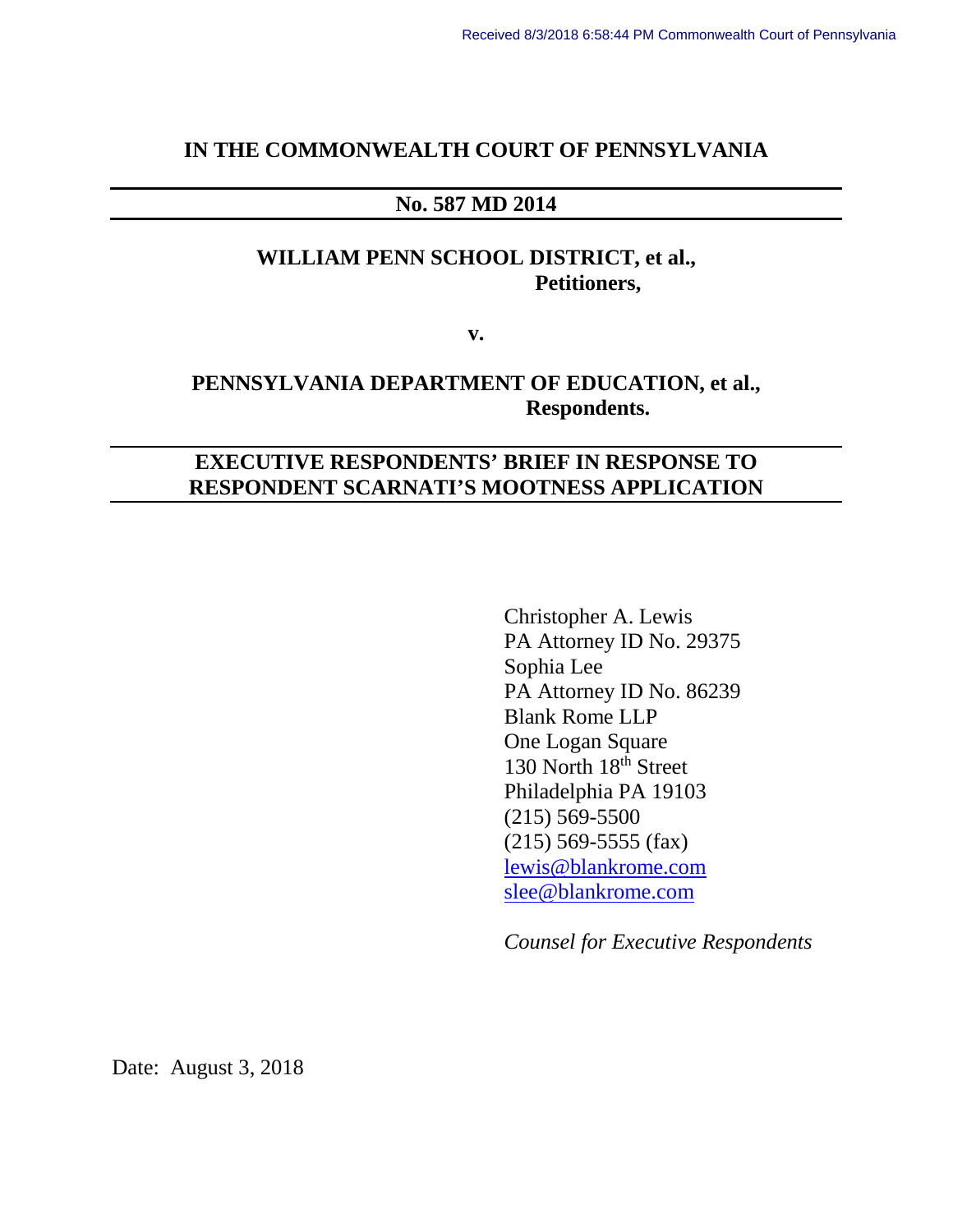# **TABLE OF CONTENTS**

# **Page**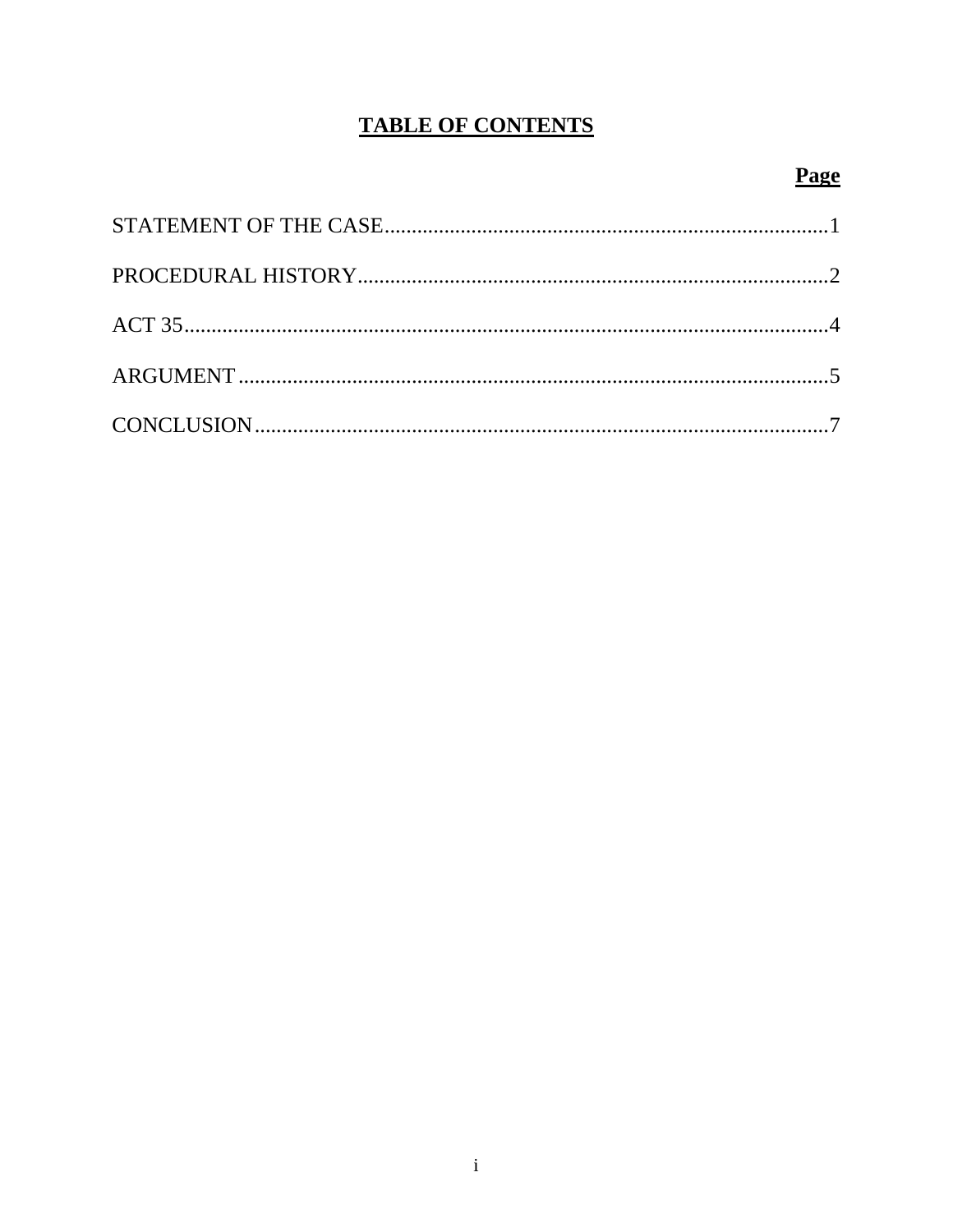## **TABLE OF AUTHORITIES**

| <b>CASES</b>                                       | Page(s) |
|----------------------------------------------------|---------|
| William Penn Sch. Dist. v. Pa. Dep't of Educ.,     |         |
| William Penn Sch. Dist. v. Pa. Dep't of Educ.,     |         |
| William Penn Sch. Dist. v. Pa. Dep't of Educ.,     |         |
| Phila. Pub. Sch. Notebook v. Sch. Dist. of Phila., |         |
| <b>STATUTES</b>                                    | Page(s) |
|                                                    |         |
|                                                    |         |

## **CONSTITUTIONAL PROVISIONS**

**Page(s)**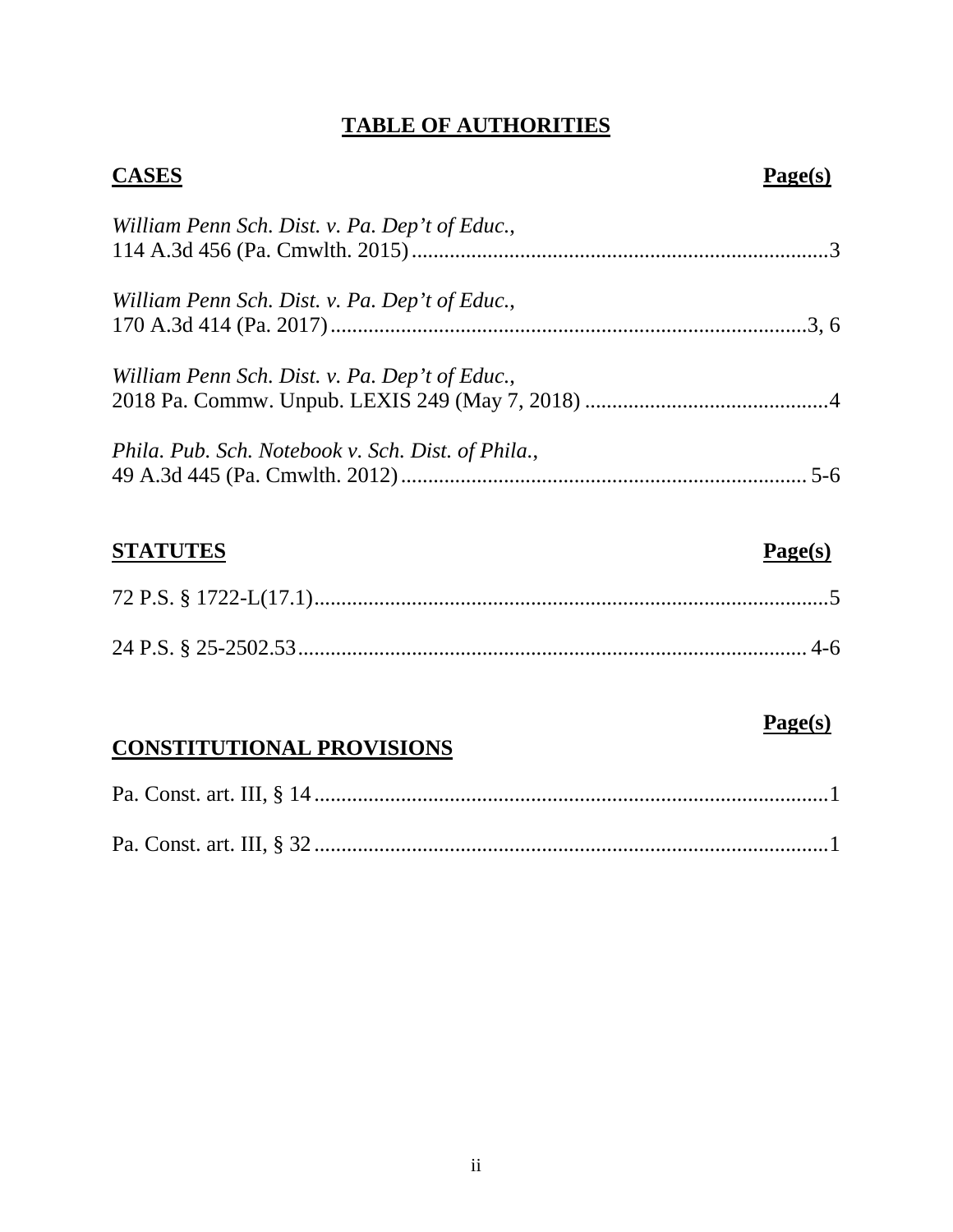### **STATEMENT OF THE CASE**

Petitioners filed this action alleging that the school funding scheme for K-12 education in Pennsylvania violates the Constitution of the Commonwealth of Pennsylvania. The Petitioners are six school districts, the Pennsylvania Association of Rural and Small Schools, several parents of school-age children, and the Pennsylvania State Conference of the National Association for the Advancement of Colored People. The Respondents are Governor Tom Wolf, the Secretary of Education Pedro A. Rivera, the Department of Education (collectively referred to as "Executive Respondents"), the State Board of Education, the President *Pro Tempore* of the Pennsylvania Senate, and the Speaker of the Pennsylvania House of Representatives.

Petitioners claim that the school funding scheme in place at the time the Petition was filed violates Article III, § 14 (the "Education Clause") and § 32 (the "Equal Protection Clause") of the Pennsylvania Constitution. Petitioners claim that the Commonwealth's academic standards set forth a course of study for students and a progression from grade-to-grade that form the core of the Commonwealth's public education system, but that Respondents have violated their constitutional duties by failing to provide sufficient resources to meet those standards because the funding levels are irrational, arbitrary and not reasonably calculated to ensure that all students will receive the required services to obtain the required sufficiency in the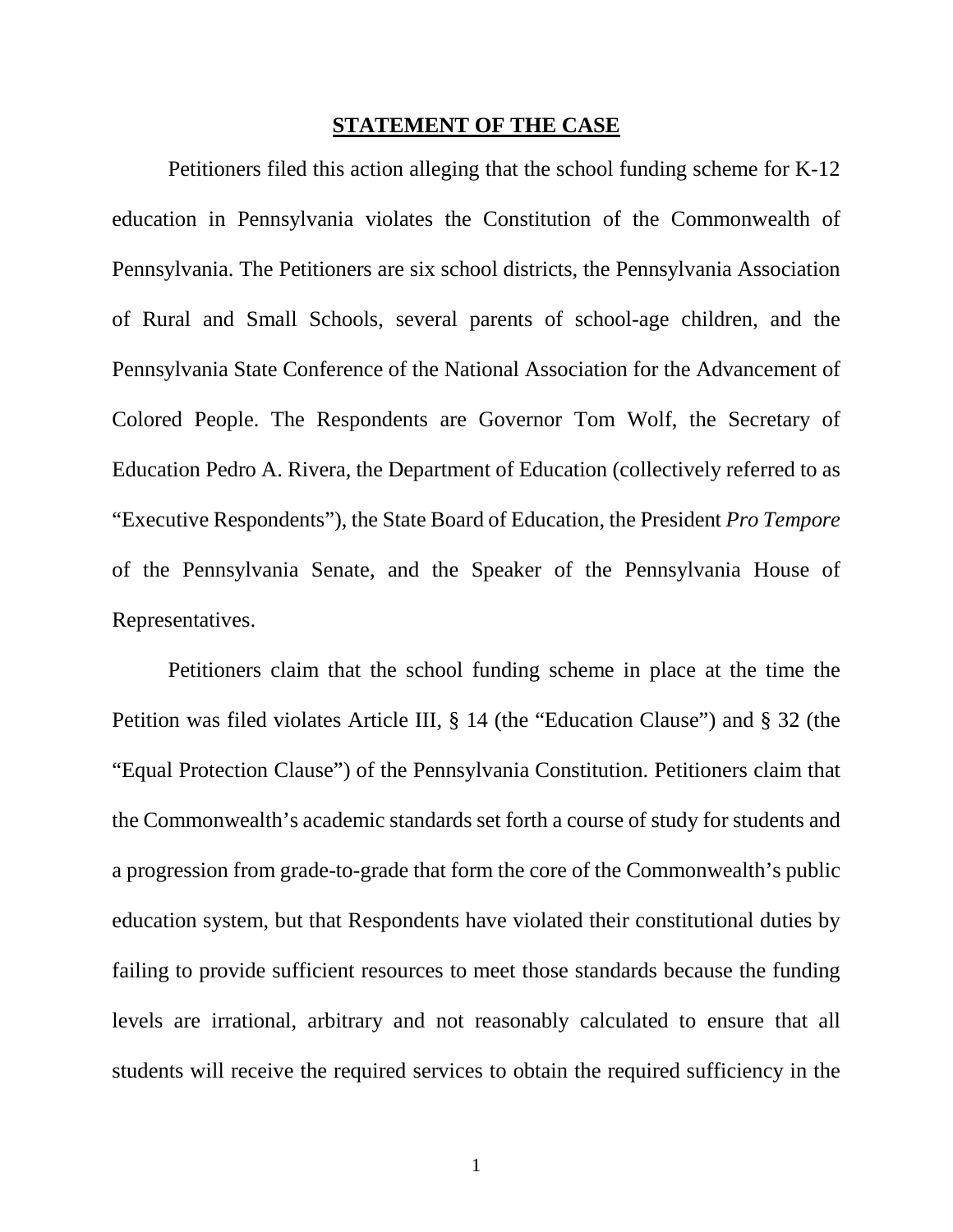subject areas. Petitioners seek injunctive and declaratory relief, including a mandatory injunction "compelling" the Respondents to "establish, fund and maintain" a system of public education that, in their view, will enable all students to "participate meaningfully in the economic, civic, and social activities of our society"; and request that the Court maintain continuing jurisdiction until this goal has been met.

### **PROCEDURAL HISTORY**

Petitioners commenced this litigation on November 10, 2014. The Respondents each filed preliminary objections. Specifically, the prior executive administration, through the Governor, the Pennsylvania Department of Education, the Acting Secretary of Education, and the State Board of Education jointly filed preliminary objections alleging that: (1) Petitioners' claims presented a nonjusticiable political question; (2) Petitioners failed to state a claim for which relief may be granted because the system of public education is rationally related to legitimate government objections; (3) Petitioners' claims were barred by sovereign immunity insofar as the petition seeks a mandatory injunction; and (4) Petitioners' claims were barred by the separation of powers doctrine insofar as the petition sought to compel action by the General Assembly.<sup>[1](#page-4-0)</sup>

<span id="page-4-0"></span><sup>&</sup>lt;sup>1</sup> Similarly, the Legislative Respondents filed preliminary objections alleging: (1) Petitioners' claims presented a nonjusticiable political question; (2) Petitioners failed to state a claim under the Education Clause because the funding system served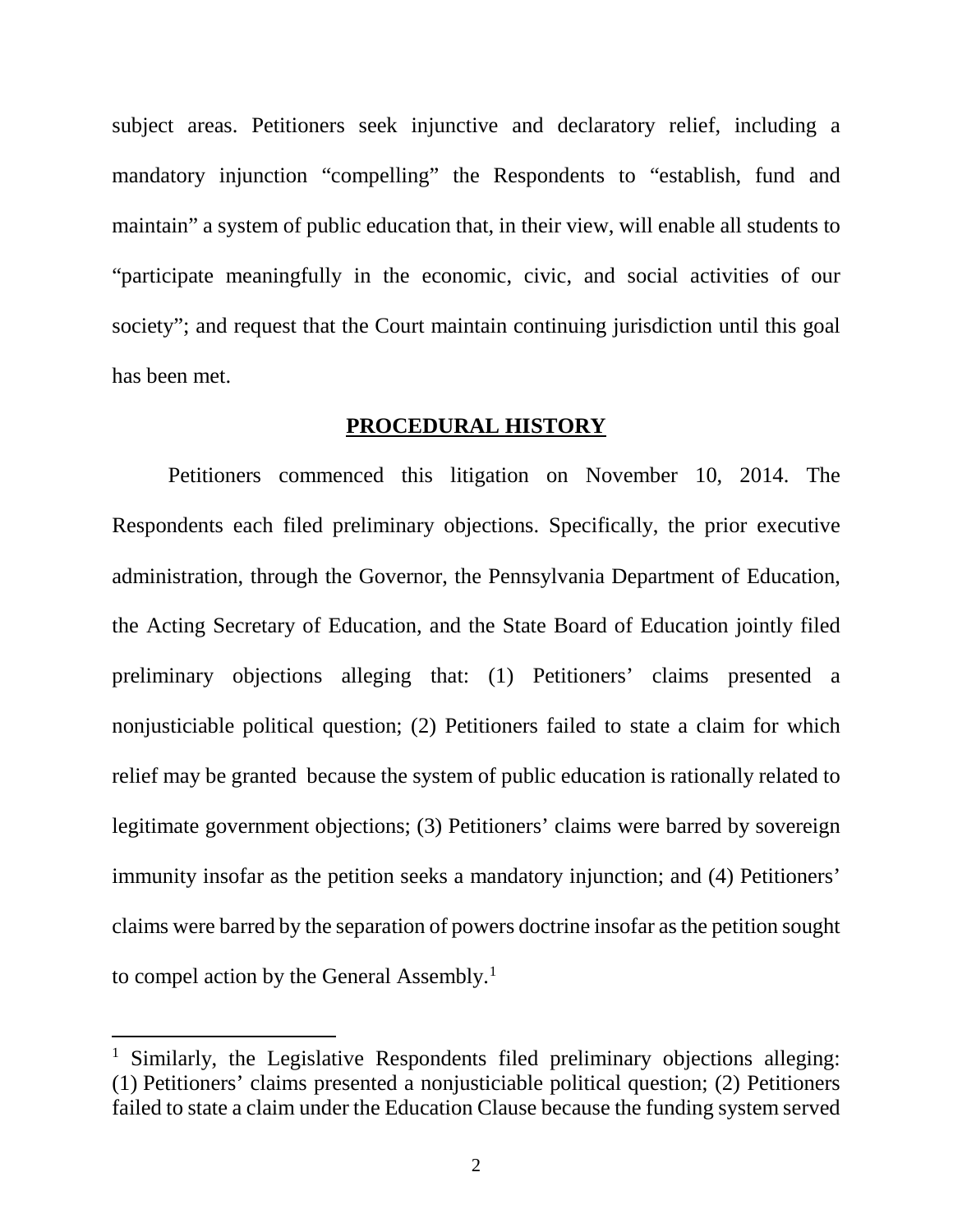On April 21, 2015, this Honorable Court sustained Respondents' preliminary objection that the matter was a nonjusticiable political question. *William Penn Sch. Dist. v. Pa. Dep't of Educ.*, 114 A.3d 456 & n. 15 (Pa. Cmwlth. 2015) (*en banc*). The Court, therefore, dismissed Petitioners' claims without reaching a decision on the Respondents' remaining preliminary objections.

Following appeal to the Supreme Court of Pennsylvania by the Petitioners, the Supreme Court reversed and remanded the order of this Court. The Supreme Court held that both the Petitioners' Education Clause and Equal Protection claims are justiciable. *William Penn Sch. Dist. v. Pa. Dep't of Educ.*, 170 A.3d 414 (Pa. 2017).

Upon remand, this Court set a deadline for Respondents to Answer the Petition for Review. Thereafter, Speaker Turzai moved to stay the Answer deadline and to permit supplemental briefing on the Respondents' remaining preliminary objections. Additionally, Respondent Scarnati, President *Pro Tempore* of the Pennsylvania Senate, moved to dismiss the case as moot. This Court stayed the deadline to respond to the Petition until a ruling upon the Application to Dismiss for Mootness and the Respondents' remaining preliminary objections were decided.

 $\overline{a}$ 

the rational basis of preserving local control over public education; and (3) Petitioners failed to state a claim upon which relief may be granted under the Equal Protection Clause.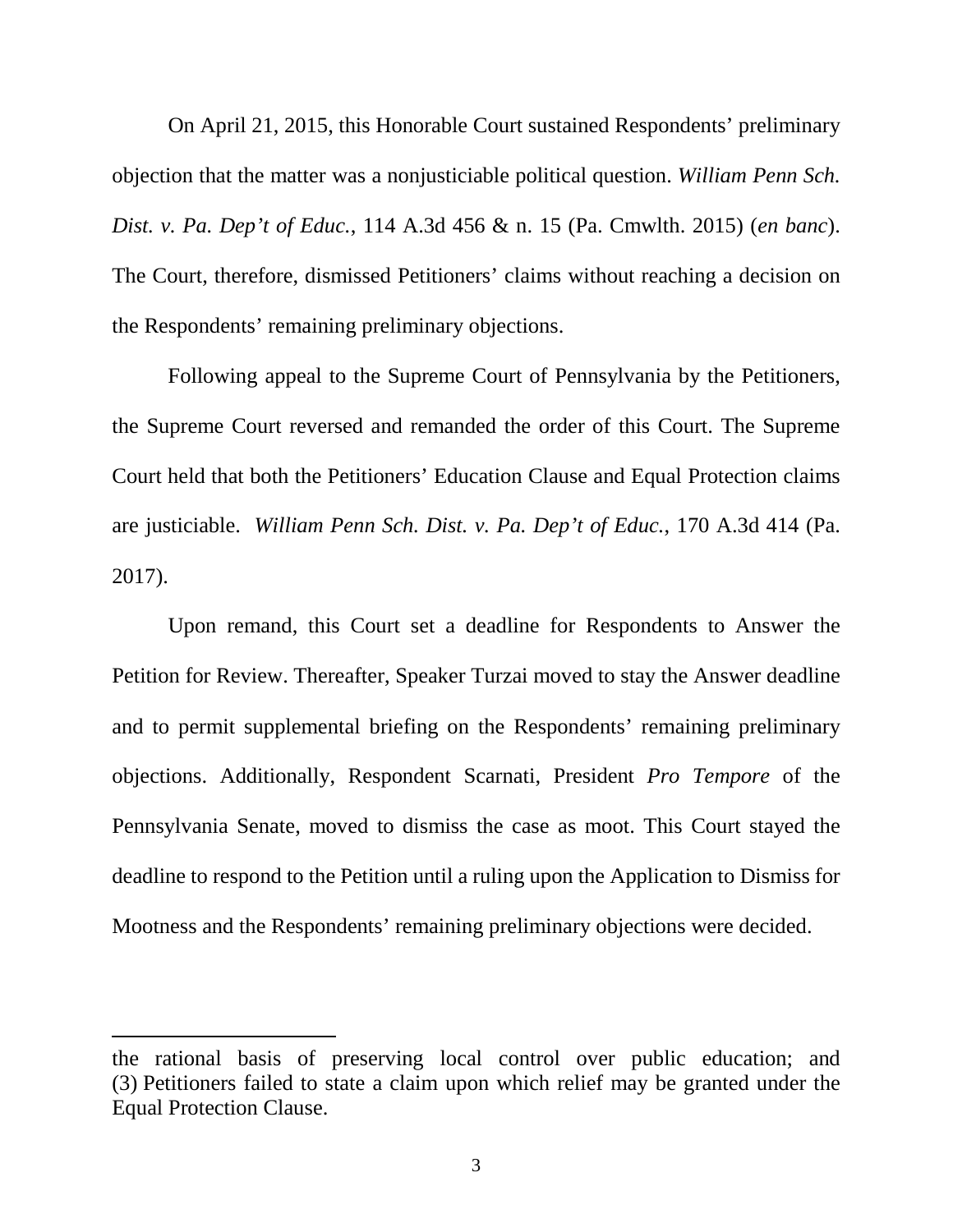After hearing argument, this Court overruled, without prejudice, the preliminary objections regarding the nature of the constitutional rights at issue and the level of scrutiny to be applied and overruled all other preliminary objections. *William Penn Sch. Dist. v. Pa. Dep't of Educ*., 2018 Pa. Commw. Unpub. LEXIS 249, at \*13-16 (May 7, 2018). The Court deferred ruling on Respondent Scarnati's Application for Dismissal for Mootness, permitted the Petitioners to file any amended pleading or further written argument, and requested factual support of their argument against mootness within 60 days. *Id*. at \*16. Petitioners filed their opposition to the application on July 6, 2018. This is the Executive Respondents' brief in response.

## **ACT 35**

During the pendency of the appeal, in support of Governor Wolf's commitment to ensuring that every child, regardless of zip code, has access to a highquality education, Governor Wolf and the General Assembly worked together to enact new legislation in 2016 that changed Pennsylvania's public school funding scheme.

On April 25, 2016, Governor Wolf and the General Assembly adopted a new basic education funding formula for the 2015-16 fiscal year. 72 P.S. § 1722-L(17.1). This formula was made permanent in Act 35 of 2016, P.L. 252, No. 35 (June 1, 2016), 24 P.S. § 25-2502.53 ("Act 35"), and provides for allocation of a dedicated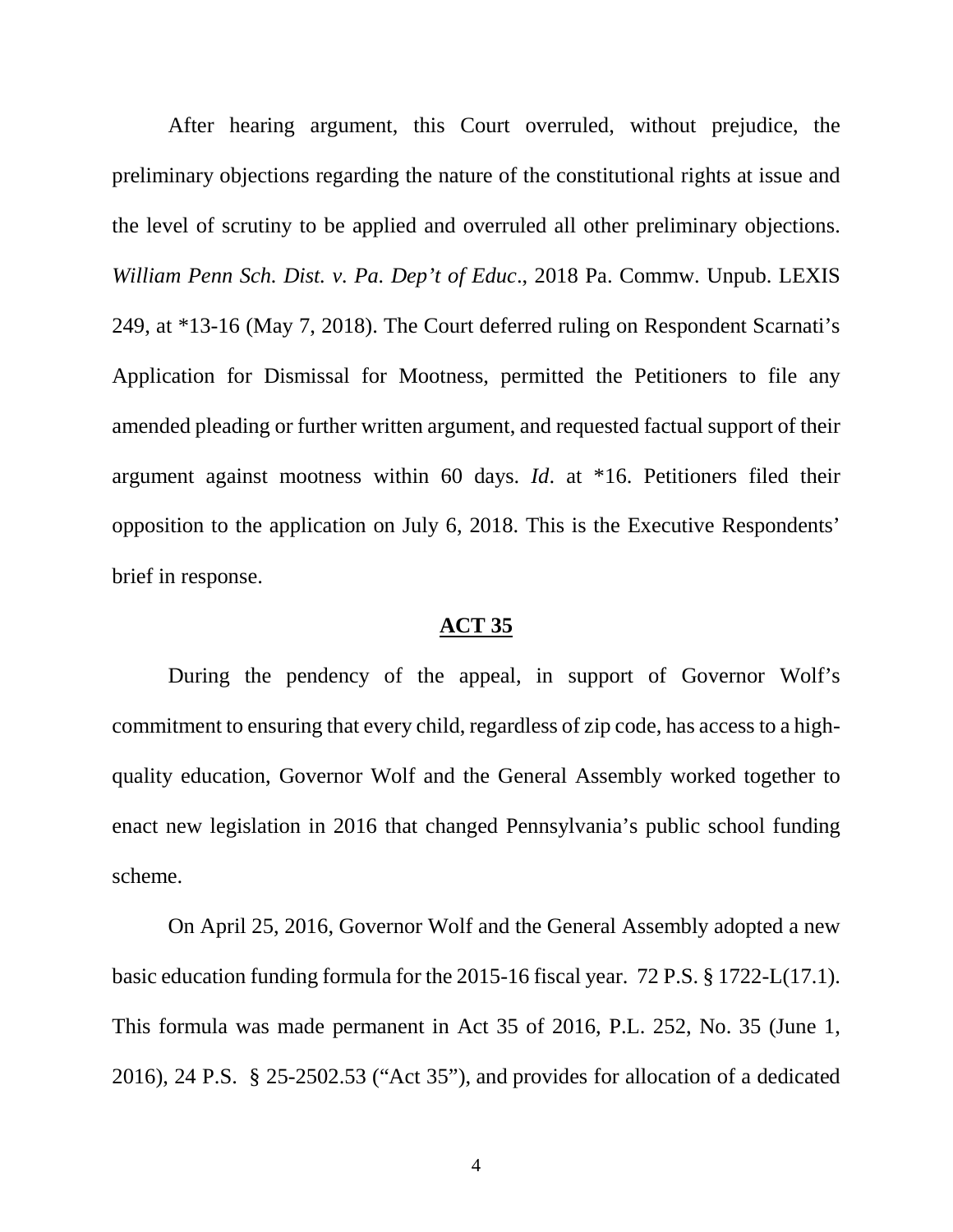portion of state funds pursuant to dynamic, student-based factors, including the number of children in the district who live in poverty. By signing Act 35 into law, the Governor ensured that new basic education funding would be directed to school districts based upon fair, objective criteria, such as student enrollment, the needs of the student population, the wealth of the school district and its capacity to raise revenue.

As a result, additional funding totaling \$538,700,000 was processed through the student-weighed basic education funding formula since the 2014-15 school year. In addition, \$102,850,000 for special education funding was appropriated since the 2013-14 school year.

### **ARGUMENT**

In his application, Senator Scarnati implies that Governor Wolf's and the legislature's successes in adopting Act 35 have rendered the instant matter moot. As a general rule, courts will not decide cases in which "there is no actual case or controversy in existence at all stages of the controversy." *Phila. Pub. Sch. Notebook v. Sch. Dist. of Phila.*, 49 A.3d 445, 448 (Pa. Cmwlth. 2012). However, the Supreme Court recognized that, even if certain claims presented technically were mooted by the passage of Act 35, it could proceed on the basis that the issues as stated "are of importance to the public interest and 'capable of repetition yet evading review.'" *William Penn Sch. Dist.*, 170 A.3d at 435 n. 34.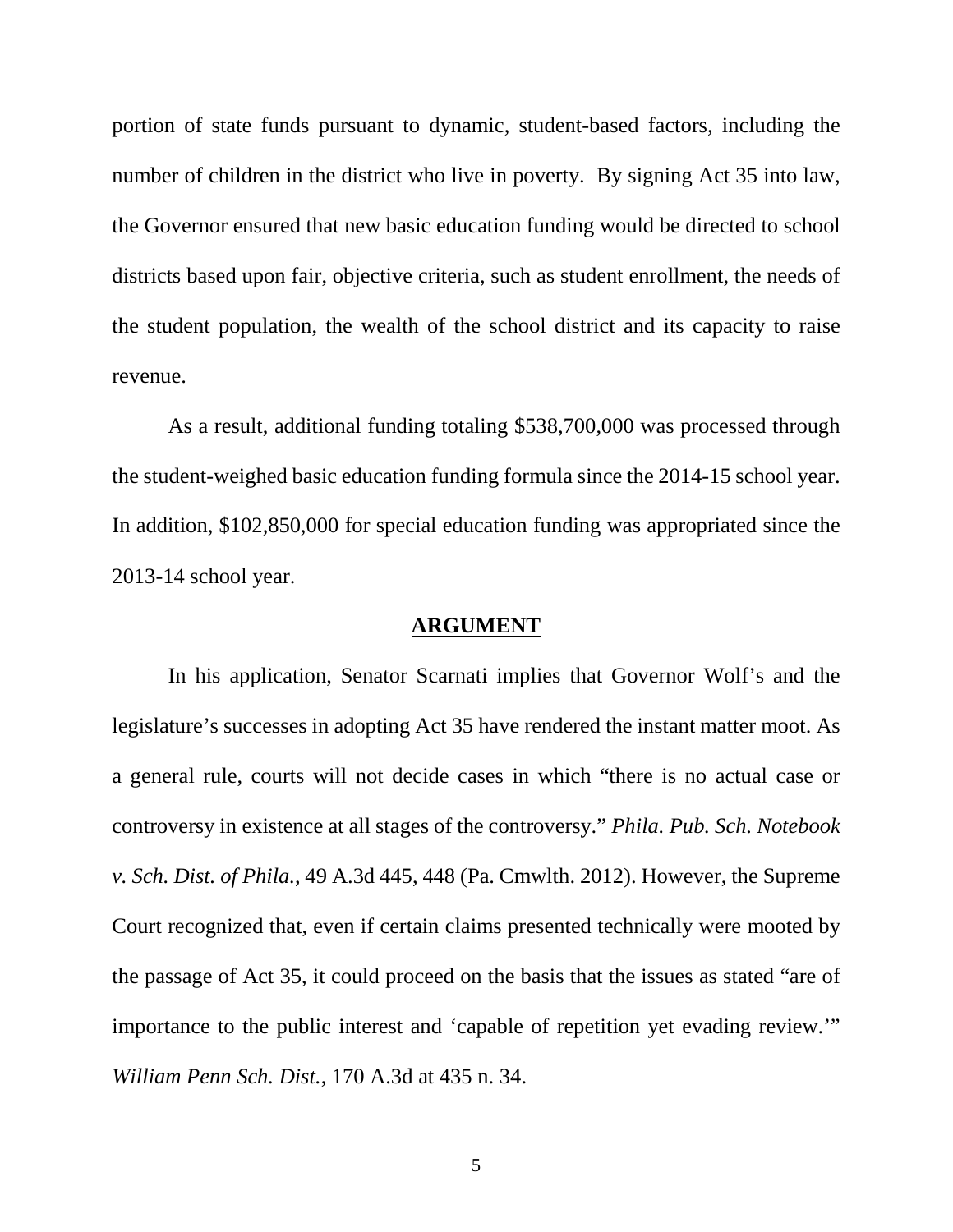The Executive Respondents agree that the current action is not mooted by Act 35. Petitioners are not challenging an isolated statutory or regulatory enactment, but the adequacy of the system of public education. While Act 35 established a new, permanent school funding formula and had significant impact on the education funding scheme, unfortunately, as Petitioners' brief highlights, much work remains to be done before Petitioners' claims are no longer relevant or capable of adjudication.

Indeed, Act 35's fair funding formula is only as good as the amount of money behind it. Despite facing considerable head-winds in the General Assembly, the Governor has secured substantial additional funding for needy school districts. More funding is needed to ensure that our system of education is made equal to the promise of our children. In order to fairly and equitably fund all Pennsylvania public schools, especially those struggling and disadvantaged districts, the General Assembly must work with the Governor to increase overall education funding. In that process, those districts that rely heavily upon, and anticipate, a minimum level of funding resources each year must continue to be assured that they will not suffer funding cuts and will continue to receive funds adequate to provide an appropriate education to all students. These factors remain just as relevant today as they were on the day that Petitioners filed their complaint.